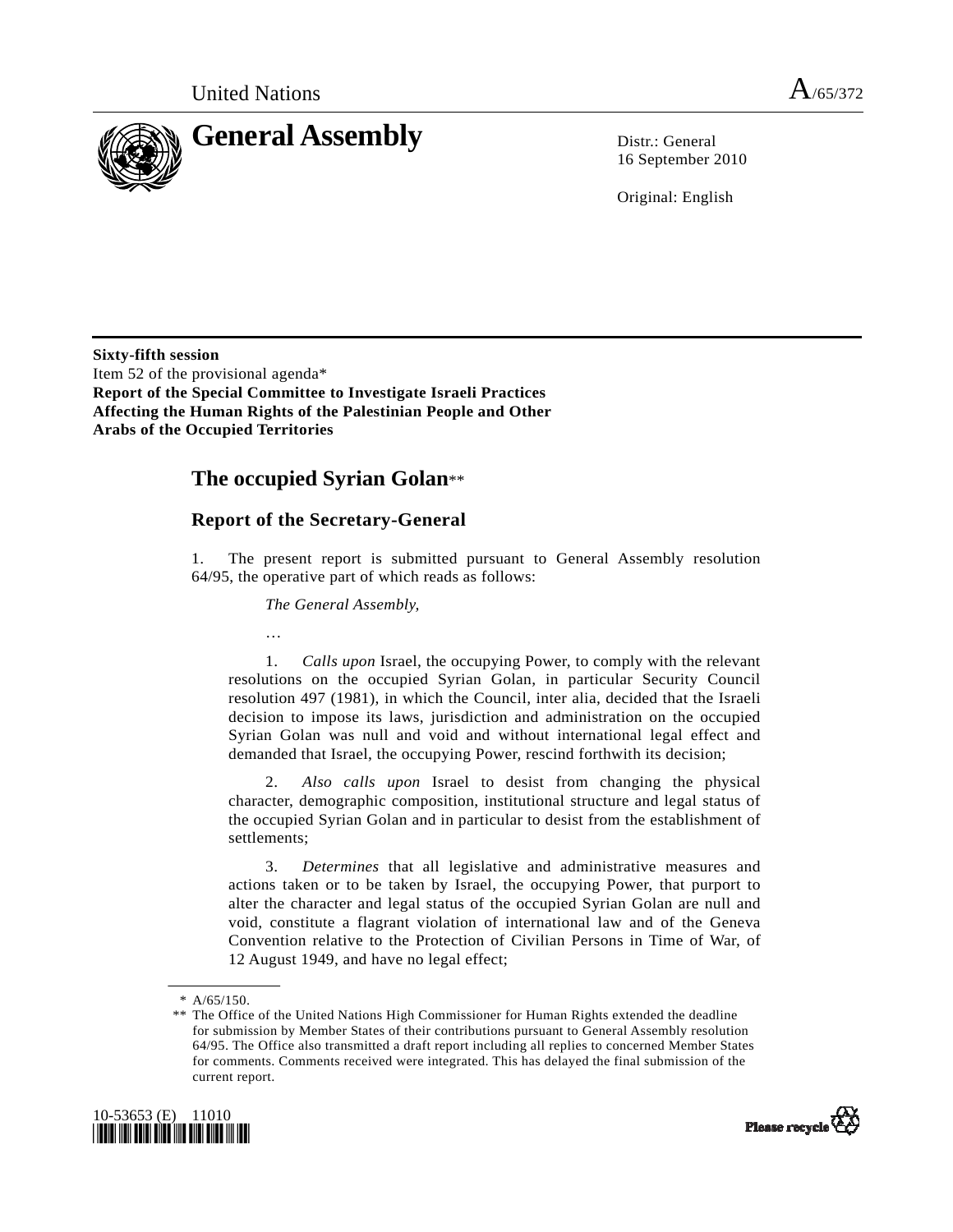4. *Calls upon* Israel to desist from imposing Israeli citizenship and Israeli identity cards on the Syrian citizens in the occupied Syrian Golan, and from its repressive measures against the population of the occupied Syrian Golan;

 5. *Deplores* the violations by Israel of the Geneva Convention relative to the Protection of Civilian Persons in Time of War, of 12 August 1949;

 6. *Calls once again upon* Member States not to recognize any of the legislative or administrative measures and actions referred to above;

 7. *Requests* the Secretary-General to report to the General Assembly at its sixty-fifth session on the implementation of the present resolution.

2. On 20 April 2010, the Office of the United Nations High Commissioner for Human Rights (OHCHR), on behalf of the Secretary-General, addressed a note verbale to the Government of Israel referring to the above-mentioned General Assembly resolution and asking the Government of Israel to provide information on any steps that it has taken or envisages taking concerning the implementation of the relevant provisions of the resolution. As in previous years, no reply had been received at the time of the preparation of the report.

3. On 20 April 2010, OHCHR, on behalf of the Secretary-General, sent a note verbale to all permanent missions to the United Nations and other international organizations in Geneva regarding General Assembly resolution 64/95, and asking the Governments of Member States to provide information on any steps that they have taken or envisage taking concerning the implementation of the relevant provisions of the resolution.

4. On 8 July 2010, OHCHR, on behalf of the Secretary-General, sent a note verbale to all permanent missions to the United Nations and other international organizations in Geneva regarding General Assembly resolution 64/95, extending the deadline for the submission of contributions.

5. In its reply of 7 May 2010, the Permanent Mission of El Salvador confirmed that its Government supported all the resolutions discussed at plenary meetings of the General Assembly and the Human Rights Council, and maintained a constant position rejecting legislative or administrative actions by the Government of Israel in the occupied Syrian Golan.

6. In its reply of 13 May 2010, the Permanent Mission of Lebanon confirmed that its Government is committed to General Assembly resolution 64/95 with regard to the refusal to recognize any imposition by the Israeli occupying authorities of its laws, jurisdiction and administration on the occupied Syrian Golan, in conformity with international law and United Nations principles. Lebanon added that the aforementioned principles assert the obligation to respect national sovereignty.

7. On 15 July 2010, the Permanent Mission of the Syrian Arab Republic reaffirmed that the Syrian Golan has been occupied by Israel since June 1967 in violation of the provisions of international law as confirmed by the international community through different decisions of the General Assembly, the Human Rights Council and the Security Council, including resolution 497 (1981). The Syrian Arab Republic affirmed that it does not recognize Israel's illegal decision to annex the Syrian Golan, and urged all Member States to reject this decision and all subsequent relevant decisions changing the Syrian identity of the region and the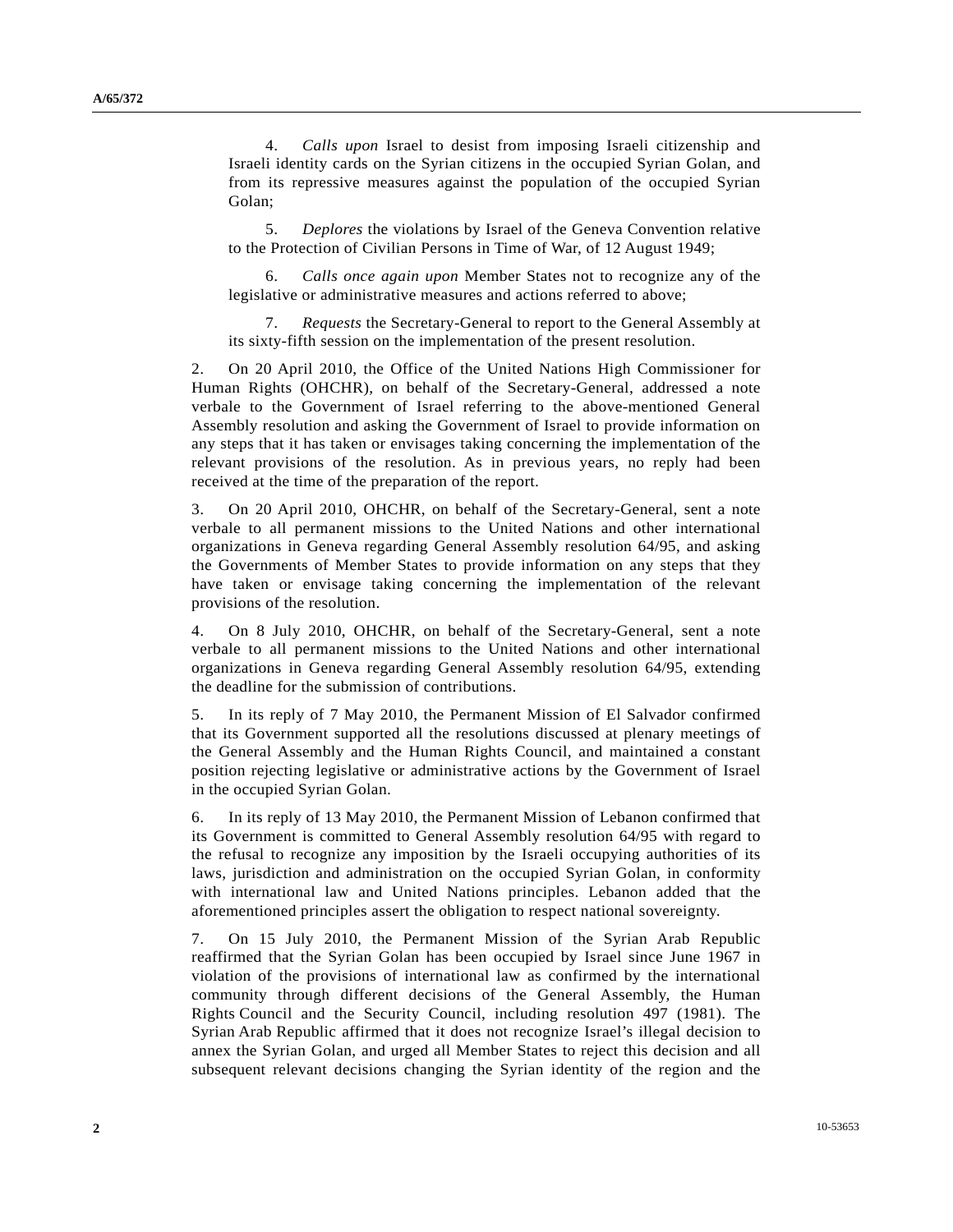population and imposing foreign settlers in their place. The Syrian Arab Republic called upon the international community to intervene to set in motion Israel's implementation of United Nations resolutions, and instate a just and global peace in the region. In the note verbale, the Syrian Arab Republic raised the grave and systematic violations of all human rights committed by Israel in the occupied Syrian Golan, including denial of family visits to the Syrian Arab Republic since 1994, even in cases of illness or death, and reaffirmed the right of Syrians to their right to freedom of movement. The Syrian Arab Republic called upon the international community to intervene to resume family visits through the crossing of Quneitra under the supervision of the International Committee of the Red Cross, in line with the Geneva Convention relative to the Protection of Civilian Persons in Time of War, of 12 August 1949 (Fourth Geneva Convention). The Syrian Arab Republic also noted that the Syrian citizens of Golan are prevented from the full enjoyment of their rights, including the rights to health, education and work amidst prevailing racial discrimination, confiscation of lands and resources, building of settlements and a high taxation system applied to the population. The note verbale indicated that the Syrian citizens receive only 20 per cent of their yearly needs of water, bearing in mind that they are highly dependent on water for their livelihoods in farming, whereas the settlers receive more than 125 per cent of their needs. The Syrian Arab Republic requested Israel to release all Syrian detainees in Israeli prisons who are subjected to the worst forms of physical and psychological torture, and facilitate family visits to prisons. The Syrian Arab Republic also noted that Israel has denied — for the past 40 years — any visit by representatives of the United Nations to the occupied Syrian Golan, including the last attempt by OHCHR to visit the Golan in the summer of 2009, and the Special Committee to Investigate Israeli Practices Affecting the Human Rights of the Palestinian People and Other Arabs of the Occupied Territories.

8. On 28 July 2010, the Permanent Mission of Argentina replied to the note verbale. Argentina recalled Security Council resolutions 242 (1967) and 497 (1981), noting the inadmissibility of the acquisition of territory by the use of force and the null and void status of any Israeli laws, jurisdiction and administration in the occupied Syrian Golan. Argentina referred to General Assembly resolutions 64/21, 63/125, 56/63, 55/134, 51/135 and 50/29, calling on Israel to end its occupation of Arab territories and denying the validity of any Israeli measures, or legislative or administrative acts in the occupied Syrian Golan, which — Argentina stressed — violate Israel's obligations as the occupying Power. Argentina, in addition, noted its continuous international and bilateral support for the Syrian Arab Republic's right to the Golan Heights and for a peaceful resolution of the dispute between the Syrian Arab Republic and Israel.

9. In its reply of 3 August 2010, the Permanent Mission of Cuba reiterated the inalienable right of the Syrian Arab Republic to the Golan Heights, and demanded the unconditional withdrawal of Israel from the Golan Heights and all occupied Arab territories. Cuba called attention to its concurrence with the position of the Non-Aligned Movement, as expressed at its fifteenth Summit, held in Egypt in July 2009. Cuba stated that this position is one of unconditional support and solidarity to the just demand of the Syrian Arab Republic to reinstate its sovereignty over the occupied Syrian Golan, in line with the Arab Peace Initiative, the Madrid peace process, and in conformity with relevant Security Council resolutions. Cuba noted that this position considers Israeli decisions to impose its laws, jurisdiction